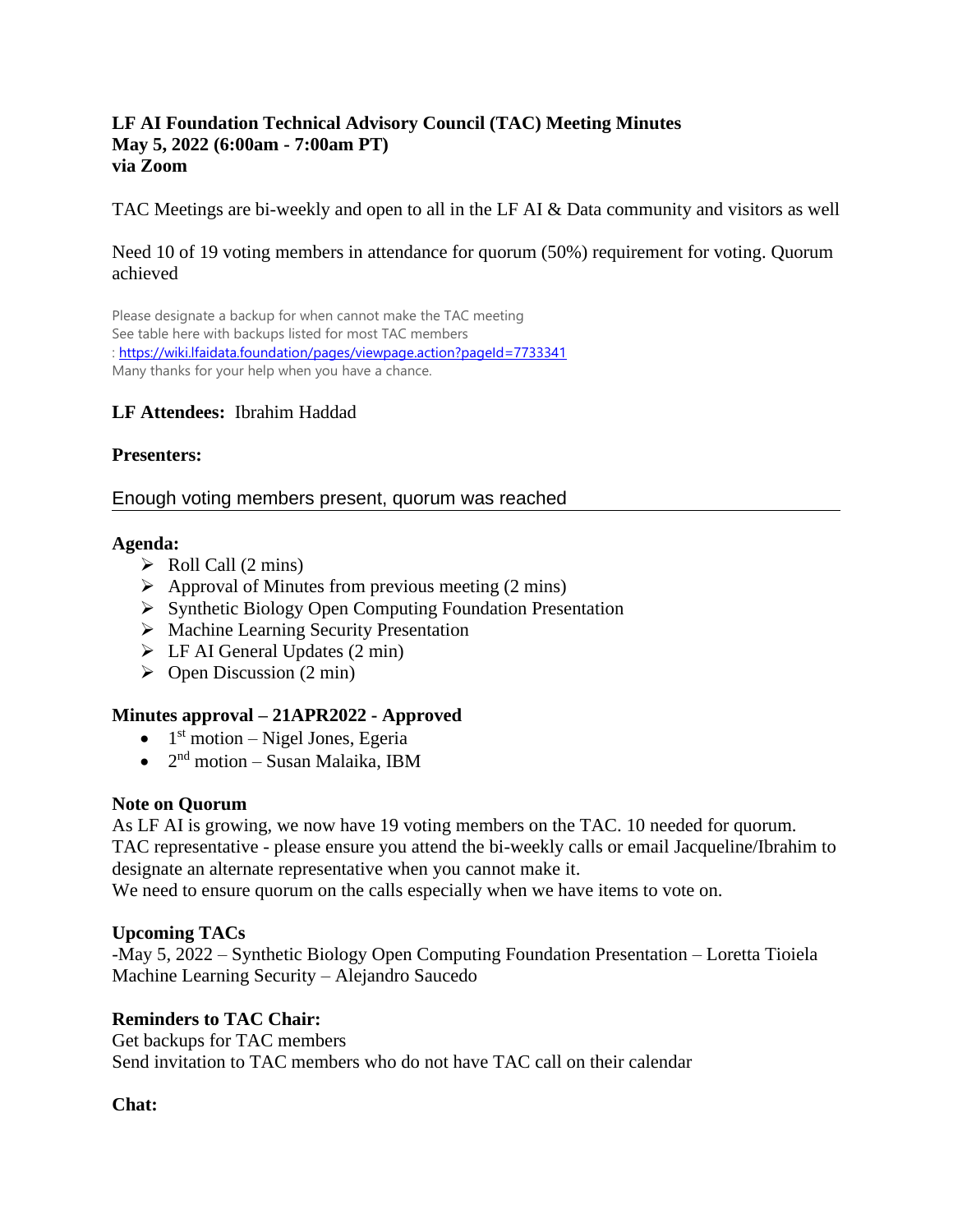00:24:24 Nigel Jones (Egeria [IBM]): Hello. Nigel form Egeria (and IBM) here. I don't think Mandy will be here today so I'll be in here as backup

00:25:09 Jim Spohrer (ONNX, ISSIP): Thanks @Nigel

00:33:42 Jim Spohrer (ONNX, ISSIP): Thanks @Loretta for the overview

00:33:47 Loretta TIOIELA: Loretta TIOIELA:

00:34:10 Loretta TIOIELA: LinkedIn: https://www.linkedin.com/in/lorettatioiela/

00:35:19 Loretta TIOIELA: Email: loretta.tioiela@opensynbio.org

00:35:43 Loretta TIOIELA: WWW: https://www.opensynbio.org/

00:36:01 Loretta TIOIELA: For those of you who hadn't yet saw the website

00:36:53 Loretta TIOIELA: We are getting started and onboarding our first batch of

startup end of Sept / Oct and are looking forward to implementing some of the work done here in DataOps and ML Workflow

00:37:47 Zhipeng: that sounds super

00:39:32 Jim Spohrer (ONNX, ISSIP): Thanks @Loretta - fascinating topic. I am looking at website now, and interested in any paper about "the simplest cell possible" minimal DNA. Will ping you with an email. Interested in "systems that can rapidly rebuild from scratch." Thanks, -Jim

00:40:19 Loretta TIOIELA: Great! Application of Ml to single cell has been a topic of interest to me too so happy to follow up ;)

00:56:35 Loretta TIOIELA: Many thanks Alejandro! Will you be at Kubecon Europe in May ?

00:58:14 Loretta TIOIELA: Do you have industry use cases where you would see it implemented ?

01:03:45 Zhipeng:  $@$  Alejandro count me in  $\bigcirc$ 

01:04:47 Alejandro Saucedo: Awesome - will reach out, will be interesting to explore  $\left(\frac{1}{2}\right)$ 01:04:59 Nigel Jones (Egeria [IBM]): Interesting talk thanks. I've joined the OpenSSF community as interested in the dependency/security/pipeline aspect [Egeria]. Not so much for

ML

01:06:22 Jim Spohrer (ONNX, ISSIP): 1st Alex E. (ONNX)

01:06:26 Alejandro Saucedo: Interesting Nigel - I think a lot of the best practices that we'll end up abstracting will most likely end up being analogous to the ones in the general software

01:06:30 Jim Spohrer (ONNX, ISSIP): 2nd Nigel J. (Egeira)

01:06:52 Jim Spohrer (ONNX, ISSIP): No abstains or objections

01:07:26 Loretta TIOIELA: Thank you all!

01:07:30 Jim Spohrer (ONNX, ISSIP): Thanks @Loretta and @Alejandro for presenrtations - byue

### **LF AI & Data General Updates**

Contact: Nancy Rausch (TAC Chair) and Ibrahim Haddad (ED, LF AI) to present

Project Updates

LF AI & Data Landscape reviewed

List of current projects noted, available here:

https://landscape.lfaidata.foundation/format=card-mode

Growing developer community

List of companies hosting projects in LF AI & Data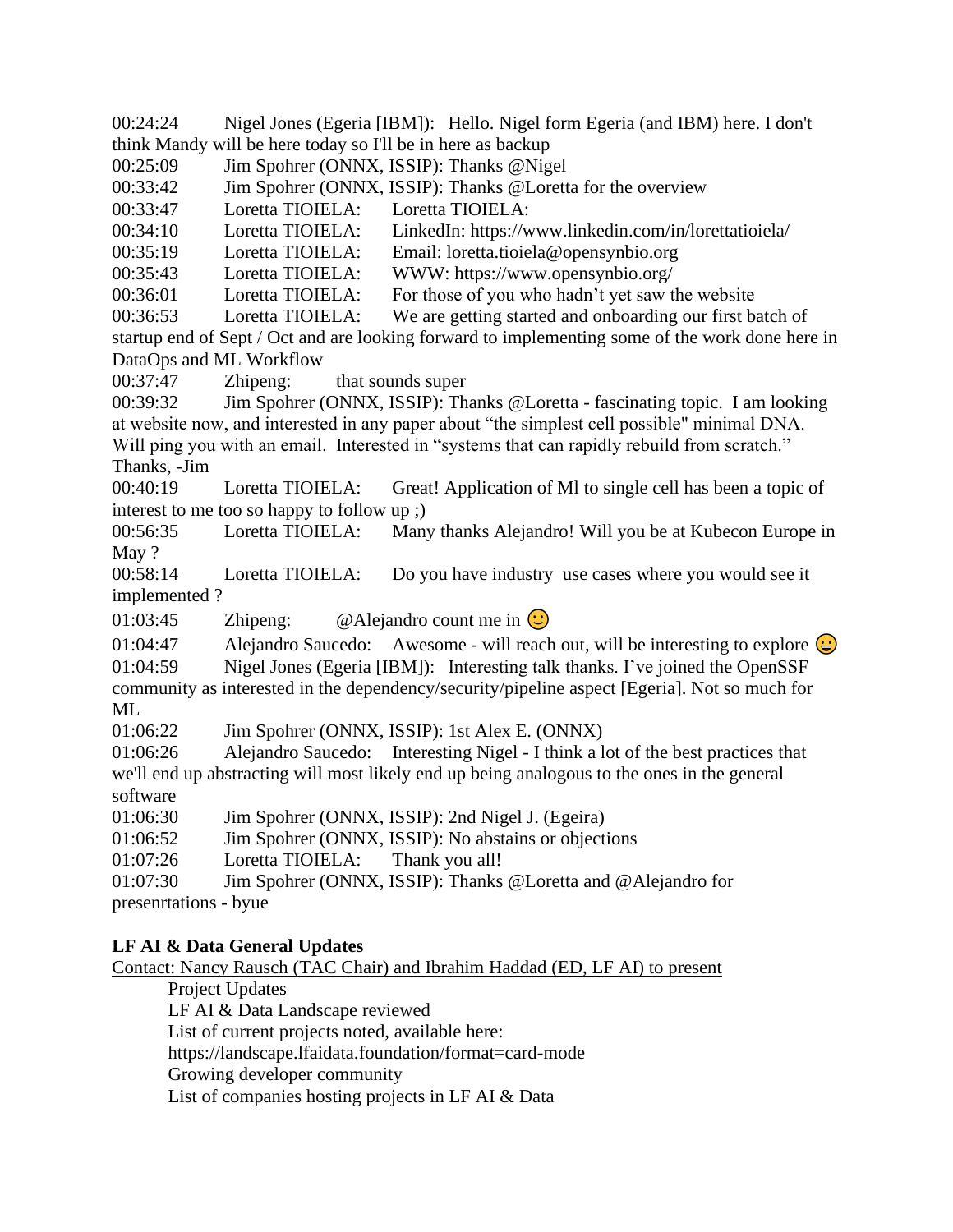How to host a project in LF AI & Data Hosted project stages and life cycle: https://lfaidata.foundation/project-stages-and-lifecycle/ Offered services for hosted projects: https://lfaidata.foundation/services-for-projects/ Upcoming Releases For links to details on upcoming releases for LF AI & Data hosted projects visit the Technical Project Releases wiki Project releases will be announced via a blog post and promoted on LF Project Graduation Opportunities: TBD

# **AI Twitter and/or LinkedIn social channels**

If you are an LF AI hosted project and would like LF AI to promote your release, reach out to pr@lfaidata.foundation to coordinate in advance (min 2 wks) of your expected release date. Please email pr@lfaidata.foundation for more details and/or questions.

## **GB Committees: Outreach Committee Updates**

Visit the LF AI Events Calendar or wiki for a list of all events Please consider holding virtual events To discuss participation, please email events@lfaidata.foundation Upcoming Events - https://lfaidata.foundation/events/ PR/Comms Updates Please follow LF AI & Data on Twitter & LinkedIn and help amplify news via your social networks - Please retweet and share! Also watch for news updates via the tac-general mail list View recent announcement on the LF AI & Data Blog Open call to publish project/committee updates or other relevant content on the LF AI & Data Blog To discuss more details on participation or upcoming announcements, please email pr@lfaidata.foundation

Questions on participation details or upcoming announcements? Email pr@lfaidata.foundation

#### **TAC Committees: Call to Participate in Ongoing TAC Committee Efforts**  ML Workflow and InterOp

Slack conversation channel: #ml-workflow

https://lfaifoundation.slack.com/archives/C011V9VSMQR

Wiki: https://wiki.lfaidata.foundation/display/DL/ML+Workflow+Committee

To participate by email: https://lists.lfaidata.foundation/g/mlworkflow-committee

Trusted AI Committee

Slack conversation channel: #trusted-ai-committee

https://lfaifoundation.slack.com/archives/CPS6Q1E8G

Wiki: https://wiki.lfaidata.foundation/display/DL/Trusted+AI+Committee

To participate by email: https://lists.lfaidata.foundation/g/trustedai-committee/

BI & AI Committee

Slack conversation channel: #bi-ai-committee

https://lfaifoundation.slack.com/archives/C01EK5ND073